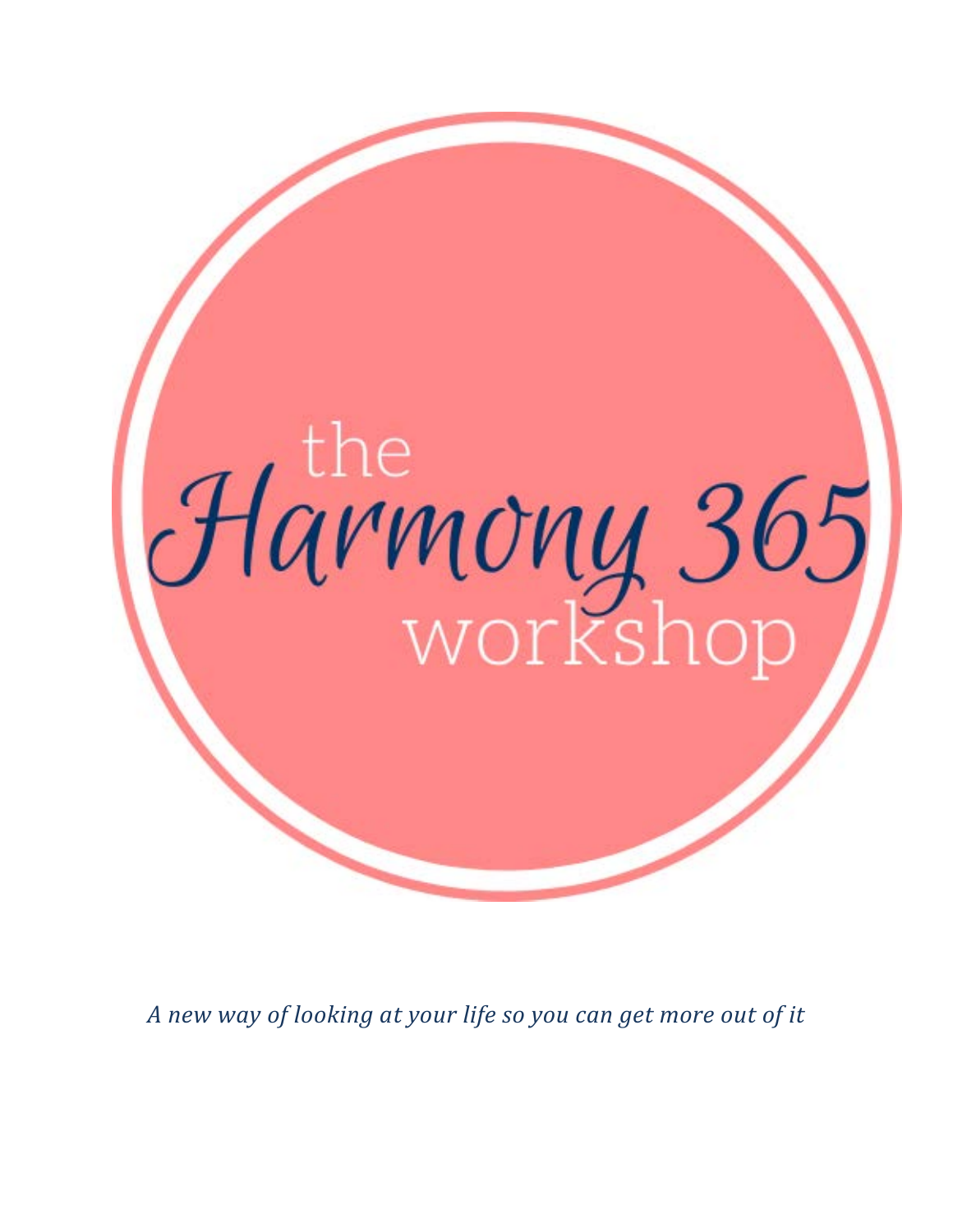#### Welcome!

Congratulations for taking the time to create a greater sense of harmony and wellness in your life.

The effort you make today will pay off in all areas of your life – personal, professional, financial, physical, spiritual and more.

Instead of just talking about making changes or complaining about the state of your life, participating in this workshop will help you take action in your life by giving you a simple system that you can use each season of the year for a greater sense of contentment, purpose and satisfaction.

A wise mentor once told me that the purpose of life is not happiness, but *fulfillment*.

This workshop is designed to help you identify the areas of your life where you can make adjustments as well as take action to attain fulfillment.

Follow the four-step process you learn today each season of the year and enjoy the benefits of harmony that come from staying in tune with your desires and your values.

I invite you to schedule time on your calendar at the turning of each season to complete these exercises and make the adjustments to help you maintain harmony, peace, and fulfillment in your life throughout the entire year.

Ready to get started?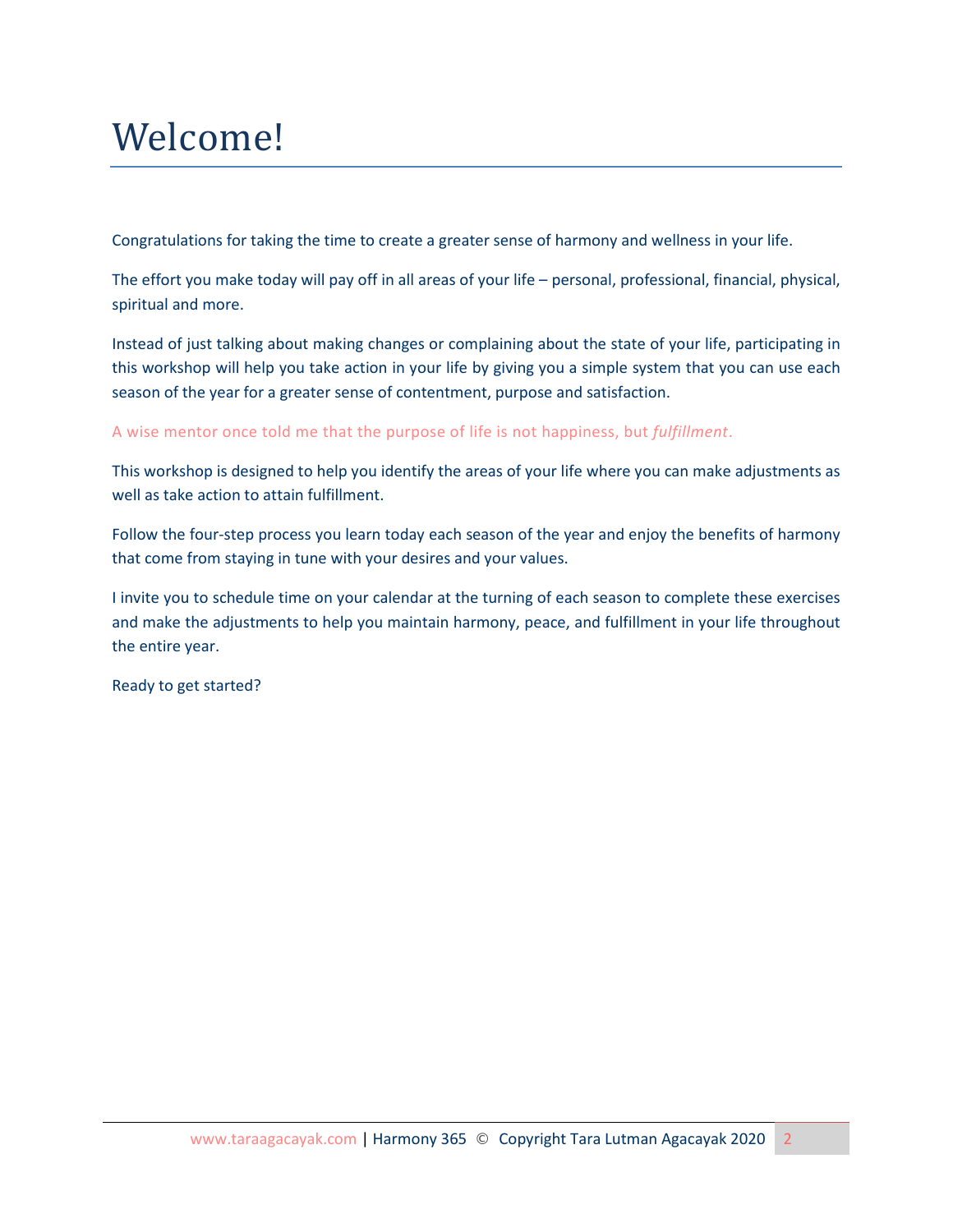# Today's Plan: How We'll Spend Our Time Together

- Welcome
- **Guidelines**
- Intentions & Introductions
- Why/How I came up with this program: Why work-life balance is out and harmony is in
- Step 1: Evaluation
- Step 2: What Needs to Change
- Step 3: What Actions to Take
- Step 4: Your Commitment to Take Action
- Closing
- Review this workshop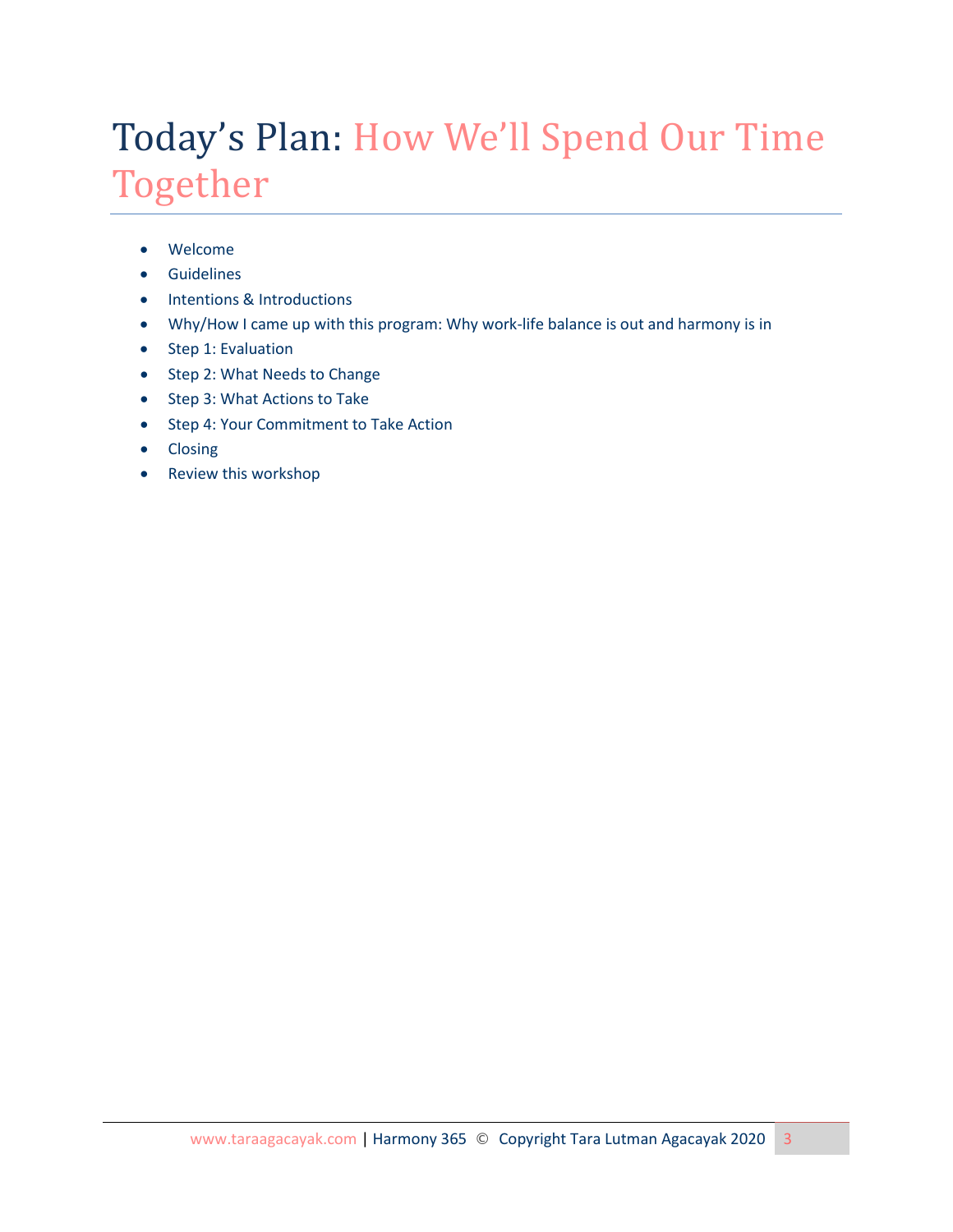#### Guidelines:

- Keep the energy productive
- Respect yourself and others
- I may interrupt you to stay on time and on topic
- Keep this a safe place for all participants
- What gets shared in this space, stays in this space
- Be supportive
- Avoid making judgements of yourself or others
- To make the best use of time, avoid rambling, be concise
- Ask specific questions
- You will get out of this experience what you give to it
- Be open
- Share your wisdom and experience when invited to do so, this will help others
- Please put mobile phones on silent and eliminate other distractions
- Listen when others are speaking
- Please return from breaks in a timely manner
- Enjoy this experience
- Make it a goal to walk away with a specific intention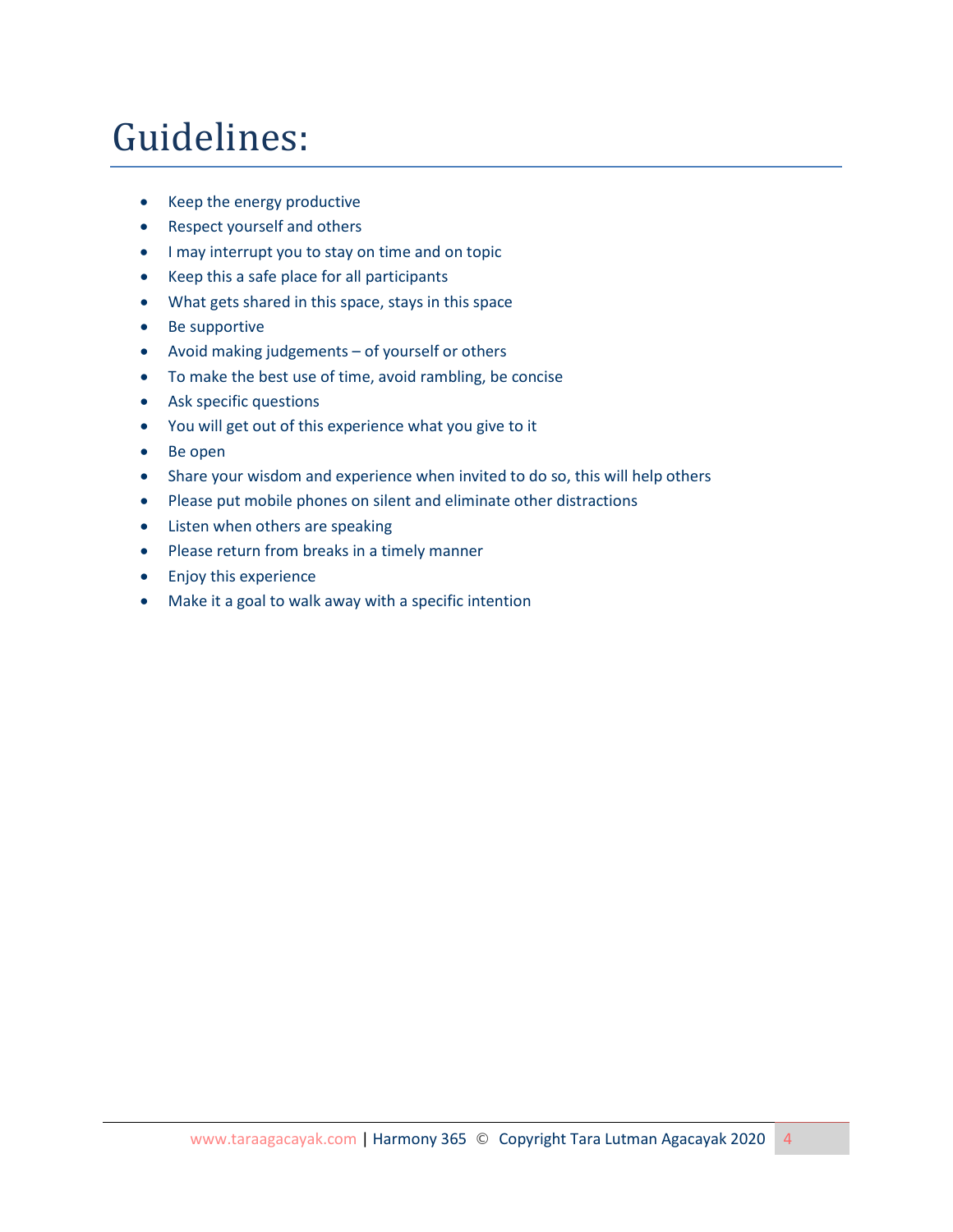#### To Begin: State Your Intentions

Take a few minutes to think about why you signed up to be here today.

What do you want to get out of this workshop?

What do you want to make sure you walk away with at the end of this event?

What do you want to leave behind?

What do you want to gain?

Your reflections:

In one sentence, what do you want to get out of today's workshop?

\_\_\_\_\_\_\_\_\_\_\_\_\_\_\_\_\_\_\_\_\_\_\_\_\_\_\_\_\_\_\_\_\_\_\_\_\_\_\_\_\_\_\_\_\_\_\_\_\_\_\_\_\_\_\_\_\_\_\_\_\_\_\_\_\_\_\_\_\_\_\_\_\_\_\_\_\_\_\_\_\_\_\_\_\_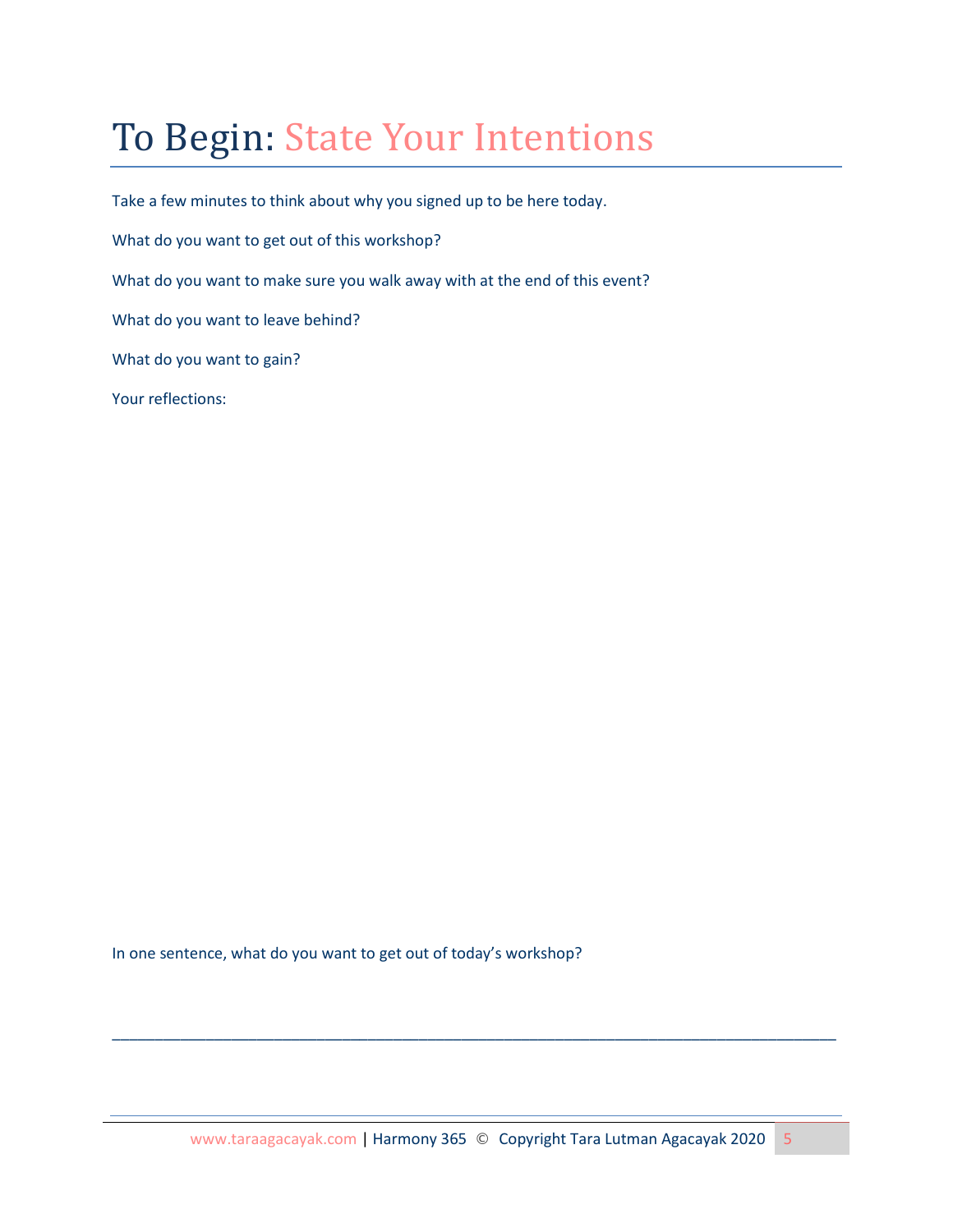# Step 1: Evaluation

In this first step, evaluate what your life looks like right now. Using the categories below, rate your level of satisfaction from 1-10, make a note of what's working, what's missing, and any other observations you have while reflecting on each category.

| <b>Category</b>                                            | <b>Rating (1-10)</b> | <b>What's Working</b> | <b>What's missing</b> | <b>Other</b><br><b>Observations</b> |
|------------------------------------------------------------|----------------------|-----------------------|-----------------------|-------------------------------------|
| <b>Health &amp; Wellness</b>                               |                      |                       |                       |                                     |
| Family & Friends                                           |                      |                       |                       |                                     |
| Career/Worklife                                            |                      |                       |                       |                                     |
| Spirituality (things<br>that nurture your<br>inner spirit) |                      |                       |                       |                                     |
| Money & Finances                                           |                      |                       |                       |                                     |
| Romantic<br>Relationship                                   |                      |                       |                       |                                     |
| Fun/Recreation                                             |                      |                       |                       |                                     |
| Physical<br>Environment                                    |                      |                       |                       |                                     |
| Community                                                  |                      |                       |                       |                                     |
| Charity/<br>Contribution                                   |                      |                       |                       |                                     |
| Other:                                                     |                      |                       |                       |                                     |
| Other:                                                     |                      |                       |                       |                                     |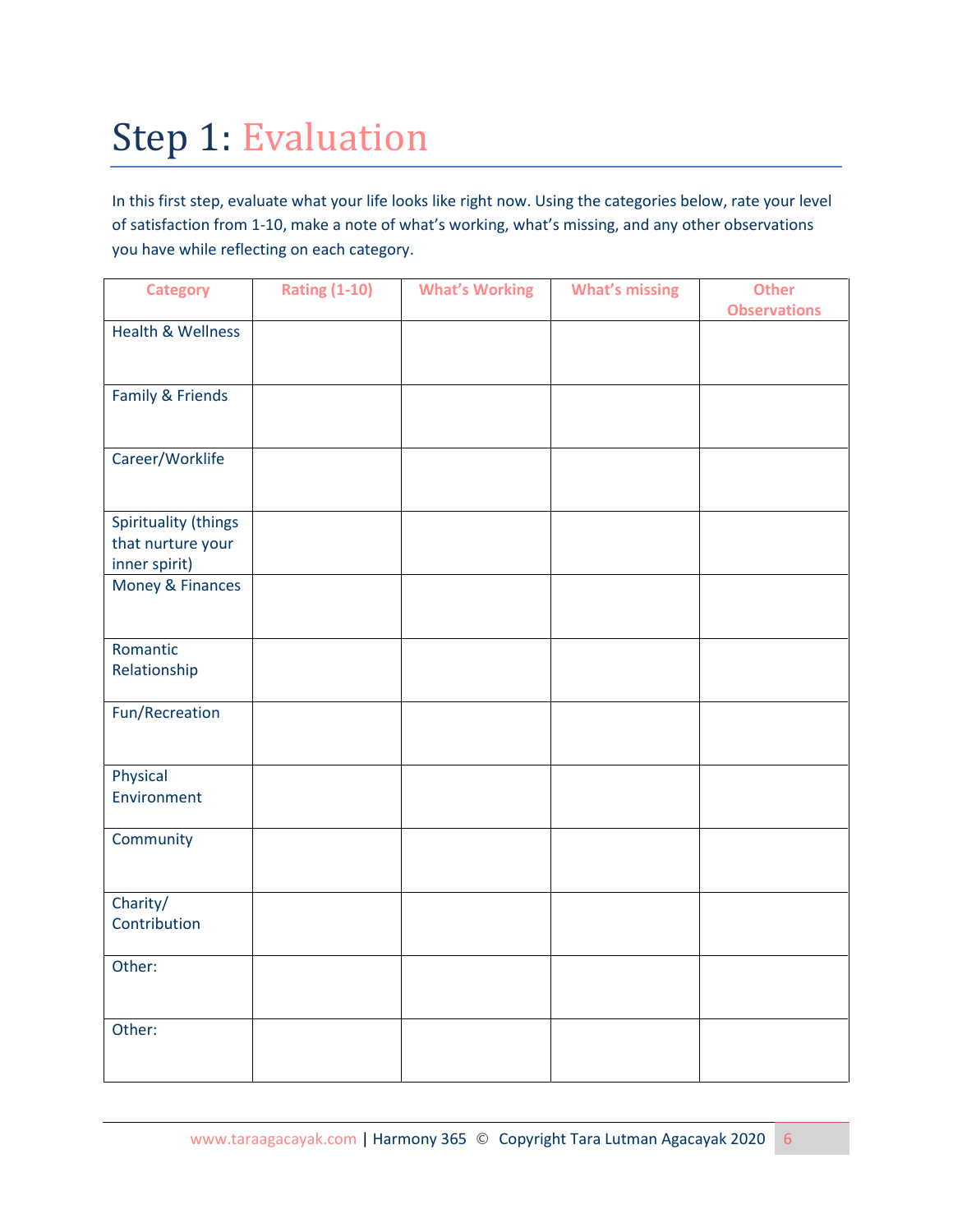# Step 2: What Needs to Change?

In this step, spend some time thinking about what you would like to change in your life to create more harmony, wellness and fulfillment.

What would you like to add more of? What would bring more joy, contentment or satisfaction? What are you curious about? What do you want to taste more of?

What would you like to reduce? What has been taking up too much of your time?

What would you like eliminate and take away completely? What is completely out of alignment with your desires and your values? What is draining your energy and enthusiasm? What needs to be taken out of your life?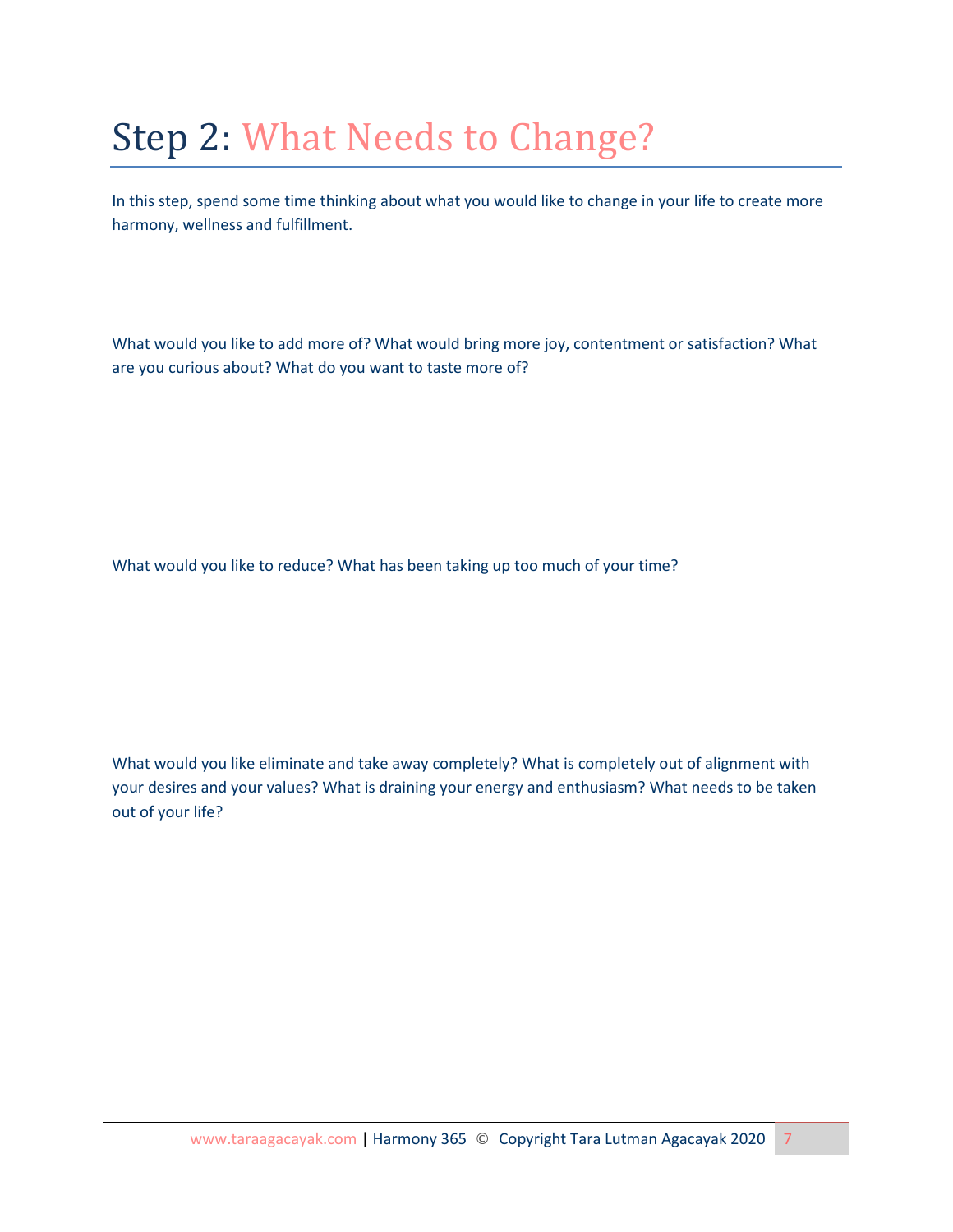#### Step 3: What Actions to Take

Answer the following questions to become clearer on the actions you need to take in order to create greater harmony and fulfillment in your life.

I need to:

I need to stop:

I need to change:

What is holding you back from making these changes?

What will support you in making these changes?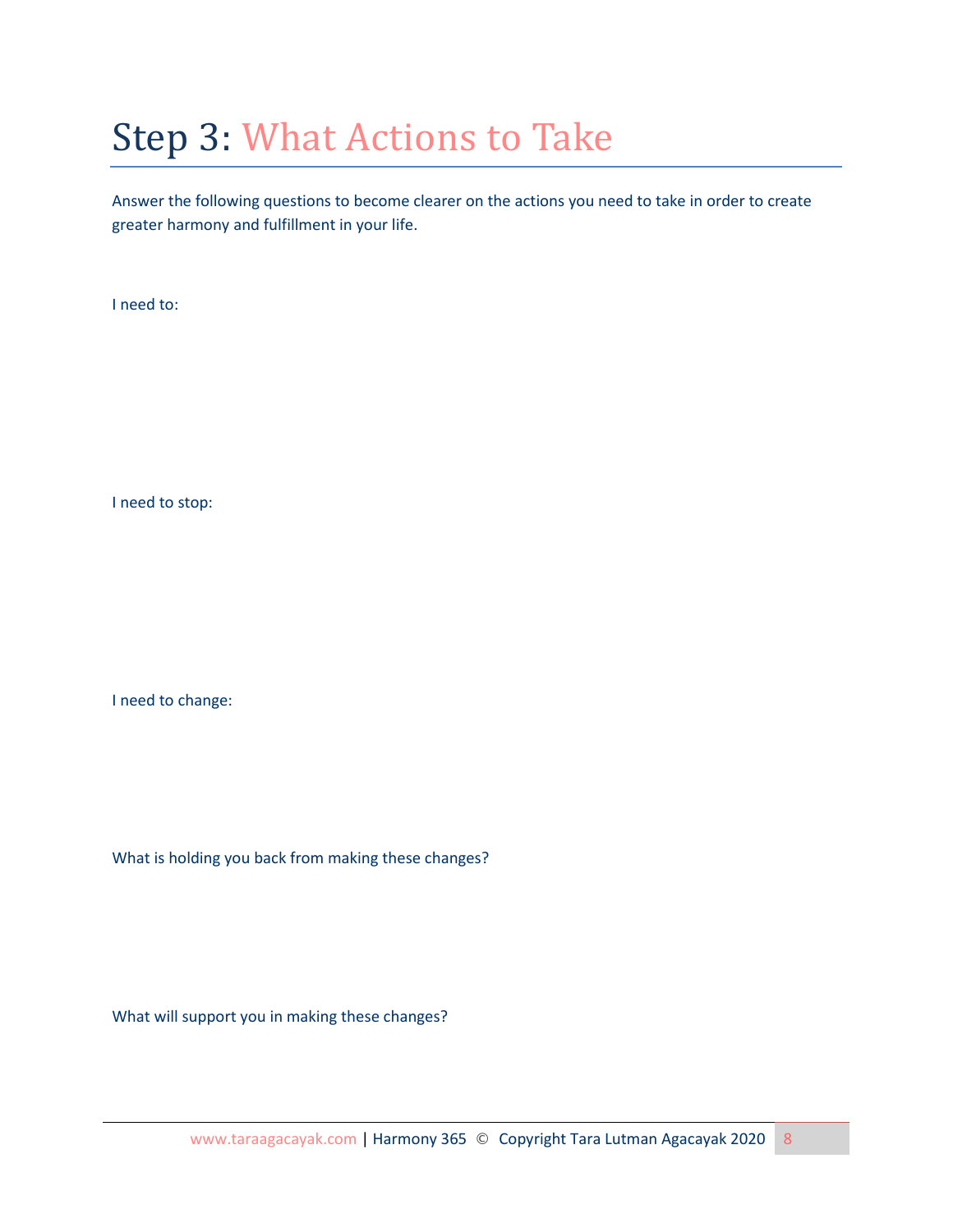#### Step 4: Take Action

In this final step, you will commit to taking one or more action steps.

This season, I am committed to:

By this date \_\_\_\_\_\_\_\_\_\_\_\_\_\_\_\_\_\_\_\_\_\_\_\_\_, I will have done the following:

Close your eyes and imagine what your life looks like three months from now. What has changed? How do you feel? How do you look? What are you doing differently?

In order to set yourself up for success in making the changes you've committed to here, schedule time on your calendar to take the actions you've listed.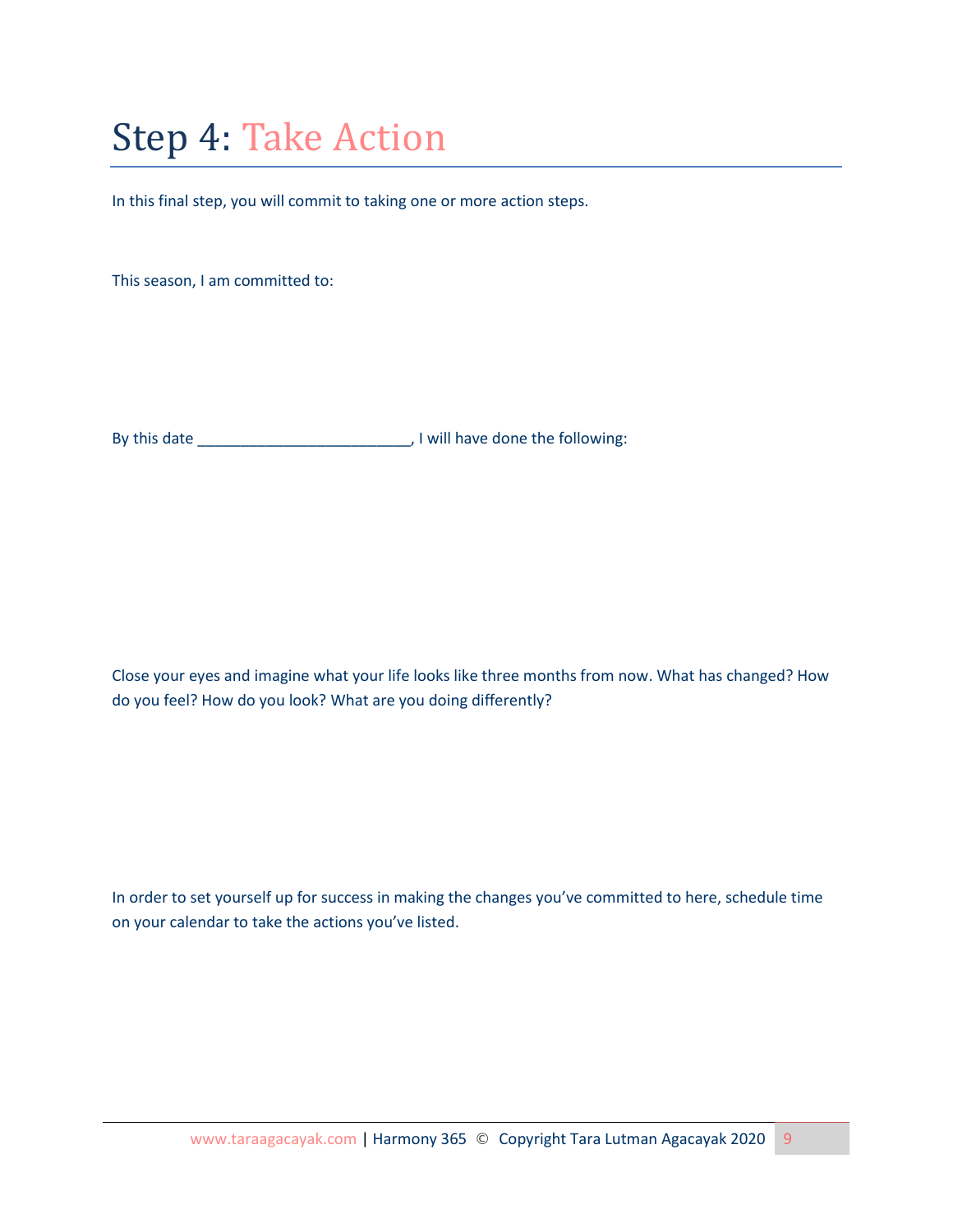#### Enjoy your new sense of Harmony

Congratulations on completing the four steps in this workshop. Of course, it is not enough just to do the exercises; you also need to follow through on what you've committed to here to experience the transformation in your life.

I once heard a champion athlete say that success is boring because it often means doing the same thing day after day. But small steps taken daily to create new habits – boring or not – will become the basis for the transformation you desire in your life. And this transformation will get you to the new level of harmony, wellness and success that will make your life more fulfilling.

On days where your commitment feels like it is weak, go back to Step 4 where you imagine what your life will look like at the end of this three-month period. See yourself transformed. See your life improved. This can be a very strong motivator to take you through the challenges that come up and prevent you from reaching your goals.

This is why I recommend doing this exercise at the start of each season – 90 days is neither too short, nor too long. It's long enough to make progress, but short enough to keep from getting too bored with any habits required to make the changes you wish to see in your life.

For more ideas, inspiration and support in creating harmony in your work and life, follow me on your favorite social channel at [www.taraagacayak.com/contact.](http://www.taraagacayak.com/contact)

If you would like support in any of the areas that we covered in today's workshop or are curious about other workshops, programs, coaching or advisory support, please see me after the workshop, or email me[: tara@taraagacayak.com](mailto:tara@taraagacayak.com)

Thank you for being here today.

Thank yourself for being here today.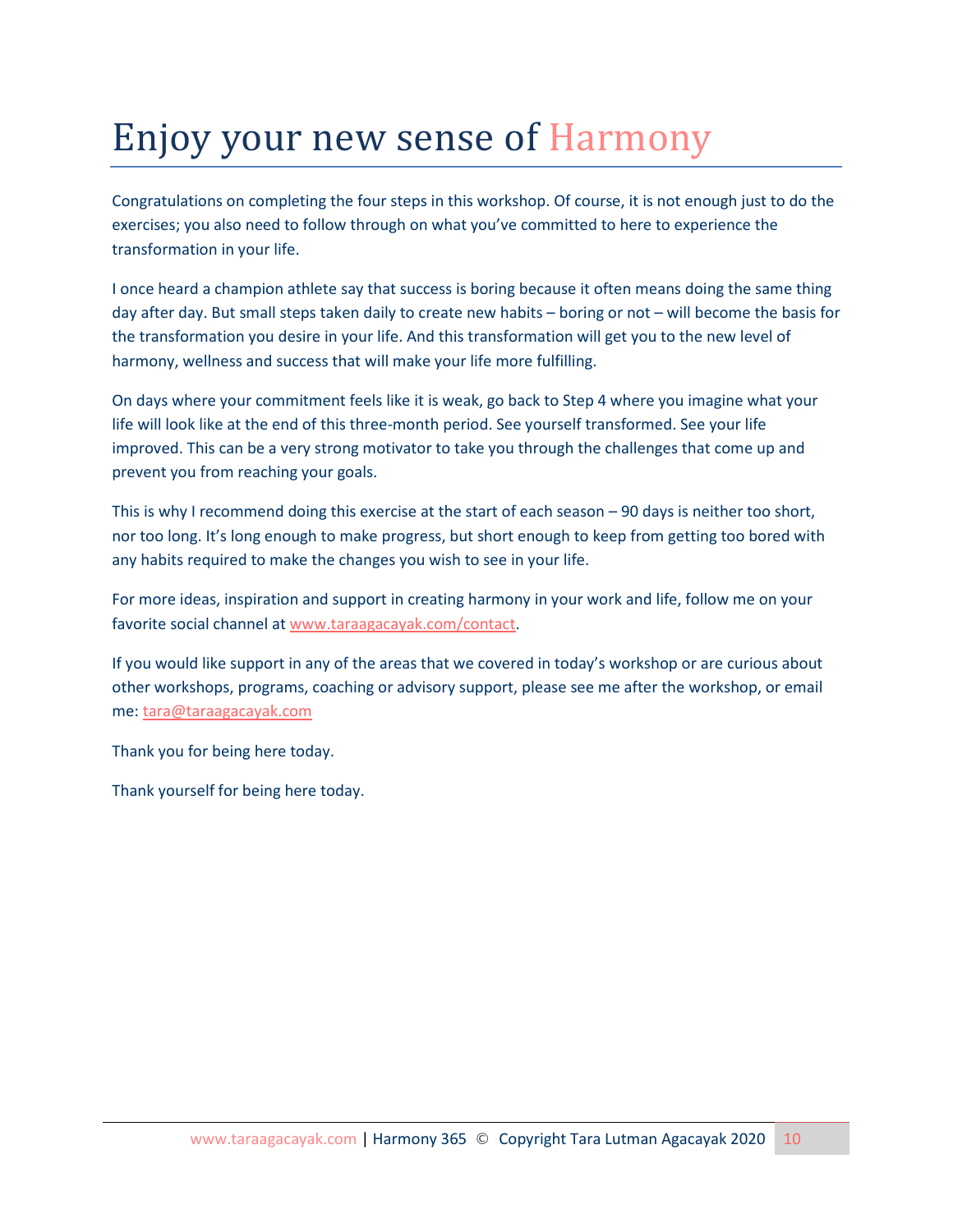# Tara Lutman Agacayak



Tara grew up in Silicon Valley where she studied psychology at Santa Clara University and Information Technology Management at the Naval Postgraduate School (where she met her Turkish husband).

She was recruited by the US Department of Defense as an Outstanding Scholar out of university and worked as a database designer for eight years before moving to Turkey in 2002.

As an Information Specialist for the Department of Defense, she was trained to help people create systems and structures to make data into useful information so they could take action.

But when she moved to Turkey, she was forced to carve a new path for herself.

She used her professional skills to help authors, academics, celebrities and entrepreneurs create structures that allow their work to influence and impact others – those structures take the form of books, film, educational programs, and businesses.

Through this work, many of her clients end up writing bestsellers, producing award-winning documentaries, and exceeding their professional goals because the work rests on three pillars:

- Working from the inside out helping you see and identify greater possibilities, and
- Work from the outside in putting together a practical plan and systems to get the work done
- Working to serve others putting your gifts and talents to work for others

Tara maintains harmony in her own life by reading, walking along the Bosphorous, enjoying Turkish tea parties, doing yoga, listening to podcasts, mentoring and advising startups and business-owners, loving on her nieces and nephews and traveling back and forth between Istanbul and San Francisco with her husband.

It is her great joy to work with people who are making the world better through their startups, scaleups, programs, products and services.

Contact Tara at [www.taraagacayak.com/contact](http://www.taraagacayak.com/contact) to discuss how she can help you reach your next fundable round of investment, make your project a bestseller, an award-winner, or increase its impact while maintaining harmony in your life.